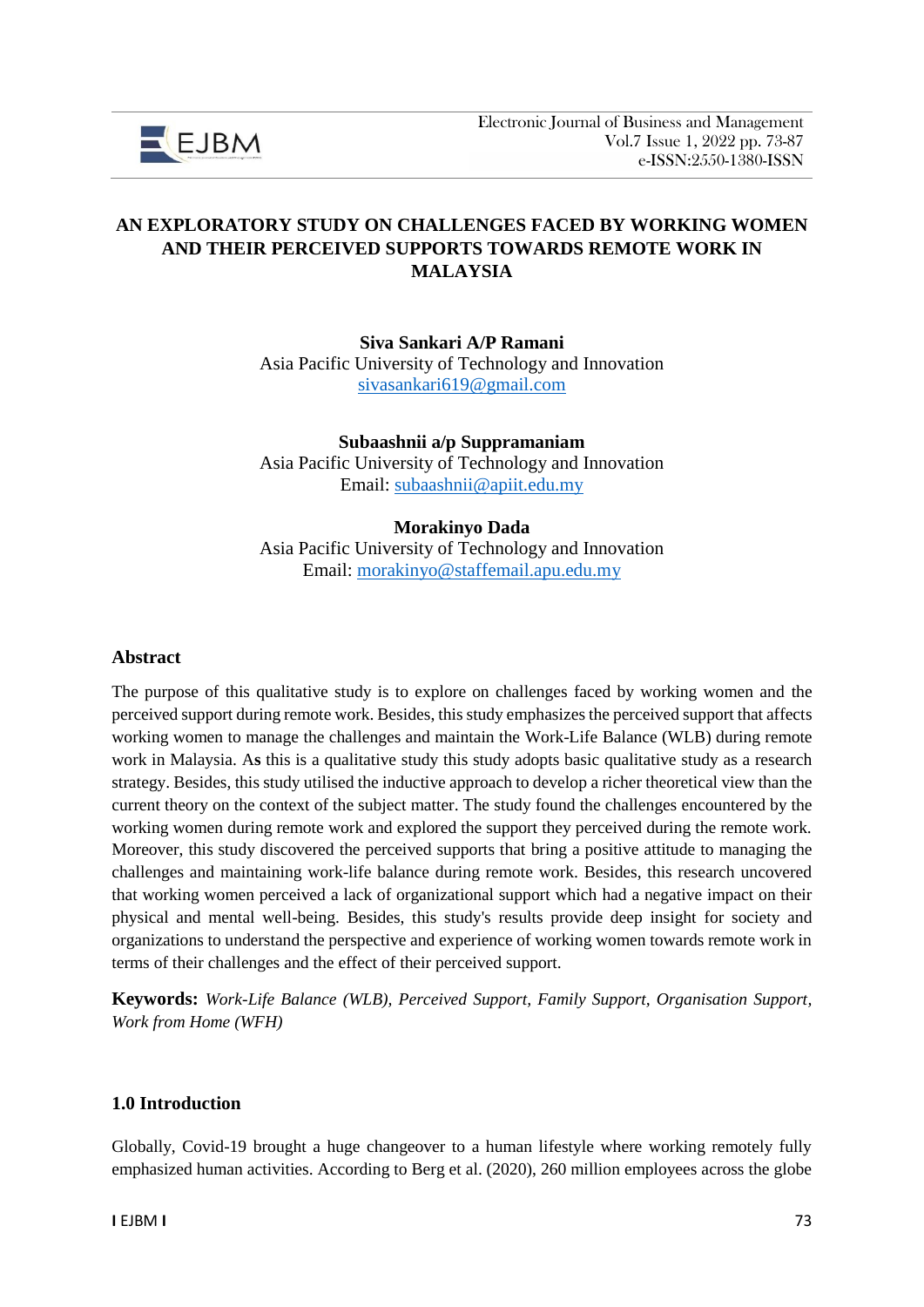were pushed to work from home (WFH) permanently during the Covid-19 lockdown and economists estimate around 42% of the US labour force are WFH as full time currently (Pitrelli, 2020). Moreover, Lund et al. (2020) mentioned both employers and employees encounter issues and challenges to ensure work productivity and work-life balance (WLB) respectively by remote working.

Hence, most companies globally implement WFH policies to ensure productivity and ensure WLB of their employees. As remote working is prolonged throughout the pandemic period, various companies implemented the WFH policy. Google announced until mid of the year 2021, employees do not need to return to the office and provided flexible working arrangements for their workforce (Lomas, 2020). Despite that, even employers implement WFH policies to ensure WLB of employees, from employees' perspective they still face various physical and mental challenges by working remotely, especially women.

Globally, on average women spend 4 hours 22 minutes on unpaid work whereas during the Covid-19 pandemic, it extended to 15 hours per week because women are restricted by the cultural gender gap and women are accountable for household responsibilities such as childcare, house chores (Catalyst, 2021). Therefore, married working women bear an extra burden where they need to be productive in their office work and engage in household responsibilities concurrently during remote working. According to Coury et al. (2020), the Covid-19 crisis negatively impacted women where it created "double shift work" for working women/mothers.

In Malaysia, the WFH concept became widespread after the implementation of the Movement Control Order (MCO) that imposed by the Malaysian government. During the pandemic situation, organizations pondered on the cost structure, business strategies, and work procedures (Goh, 2020) and expected in the future, WFH would be an option that would be fully embraced by employees in Malaysia. Even though the WFH concept was fascinating and offered some advantages, the WFH concept and situation is unworkable for many employees, especially for working women as they encounter various challenges and this impacts their well-being and WLB (Bernama, 2020; Said, 2020). Besides, working women felt that supportive family members and employers would be helpful to manage the challenges else it would be a double task, particularly for those having children below the age of five (Said, 2020).

Working women, especially married women, uphold family responsibilities while concurrently seeking to sustain the work productively during WFH. Besides, by WFH, working women might not perceive support from their families or organizations to manage the challenges through remote working. Across the globe, their efforts to manage and balance between profession and life during remote work prove to be challenging for working women, including in Malaysia. According to UNDP (2020) in Malaysia, teleworkers are worried that there are no official working hours and are required to work all round the clock. Working women sustain to be productive but (40% vs 20%) reflected with the high domestic burden on women than men. However, these challenges could be tackled with organization support, family support, and other support to enhance the career development of working women during WFH ("Understanding the pandemic's impact on working women," 2020; Said, 2020; UNDP, 2020). Nevertheless, data shows women in the labour force sustained productivity while facing challenges during WFH and have different perspectives on the concept of remote working culture. UNDP (2020) illustrated that employees need more technical and material support from their employers. However, working women need more care and support in terms of physical, mental, and emotional during remote work which aids women to neglect work-life strain.

Several studies conducted on remote work indicated that women faced several challenges that show their work-life strain during remote work. According to Adisa et al. (2021), role conflicts arise during remote work and lockdown phase where British women mentioned that domestic workloads interfered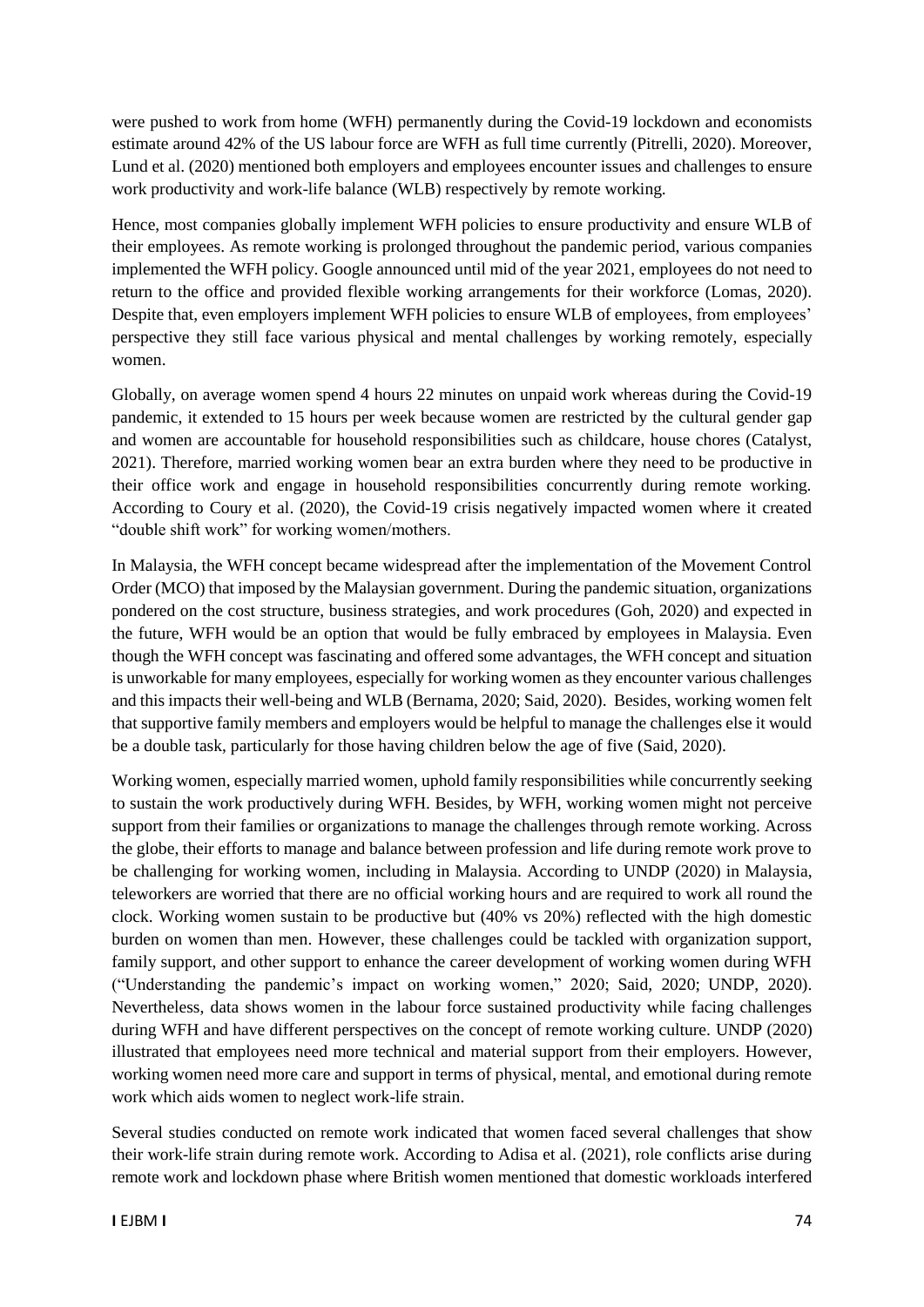with work and had an imbalance between work and life. The significant reason behind this scenario would be women taking on multiple roles such as house chores, childcare which affect their WLB (Grünberg & Matei, 2019). Besides, mandatory full-time remote work would bring emotional stress and exhaustion when work interfered with family, workload pressure, etc,. This revealed that women are the most affected gender because of personal life interference during remote work (Anderson & Kelliher, 2020; Bhumika, 2020). Besides, WFH during the pandemic situation creates a gender gap in work satisfaction and work productivity where women reported low productivity and job satisfaction. Additionally, the researchers acknowledge that trends towards gender equity in the workplace might be reversed due to these changes (Feng & Savani, 2020). However, several reports on organizational support, family and social support help to reduce the burden on women's responsibilities and enhance WLB (Adisa et al., 2021).

Prior studies documented challenges such as roles conflicts, emotional states, work-life strains of working women towards remote working in countries such as the US, UK, India. However, there is a lot of literature on the perceived support by working women to manage the challenges of remote work. However, past research does not concentrate on challenges encountered by working women during remote work in Malaysia. Besides, past research has not emphasized support perceived by working women and the effect of perceived support in managing the challenges and maintaining WLB during remote work in Malaysia. Therefore, the problem addressed in this study focus on challenges faced by married working women and perceived support during remote work in Malaysia. Additionally, this study concentrates on the perceived supports that affect working women to manage the work challenges as well as to maintain WLB during remote work in Malaysia. Therefore, three research questions were established to achieve the purpose of this study.

### **1.1 Research Questions**

RQ1: What are the challenges faced by working women during remote work in Malaysia?

RQ2: What are the supports perceived by the working women during remote work in Malaysia?

RQ3: How do the perceived supports affect working women to manage the challenges and maintain work-life balance during remote work in Malaysia?

# **2.0 Literature Review**

### **2.1 Remote Work and Working Women**

As in past decades, in the industrialized world, the transformation in the pattern of work and employment with the advent of advanced technology and transmission to the virtual organization is continuously witnessed by the organizations (Webster  $\&$  Randle, 2016). Currently, the novel coronavirus pushed most organizationstowards remote work with the support of ICT's working culture. According to Halford (2005) states ICT utilization primarily supports employees working remotely, especially women in balancing competing work demands and family responsibilities. However, with advanced ICT utilization on remote work, it does not provide a WLB environment for working women because of the integration of family duties and work-life (Adisa et al., 2021).

Besides, the remote work concept during the Covid-19 pandemic brings the closeness of family relationships where women's caregiving role stimulates the healthy family life during the lockdown and working women appreciate this beautiful period (Crosbie and Moore, 2004; Adisa et al., 2021). Despite this, they do realize remote work pushed women to work double. Apart from house chores and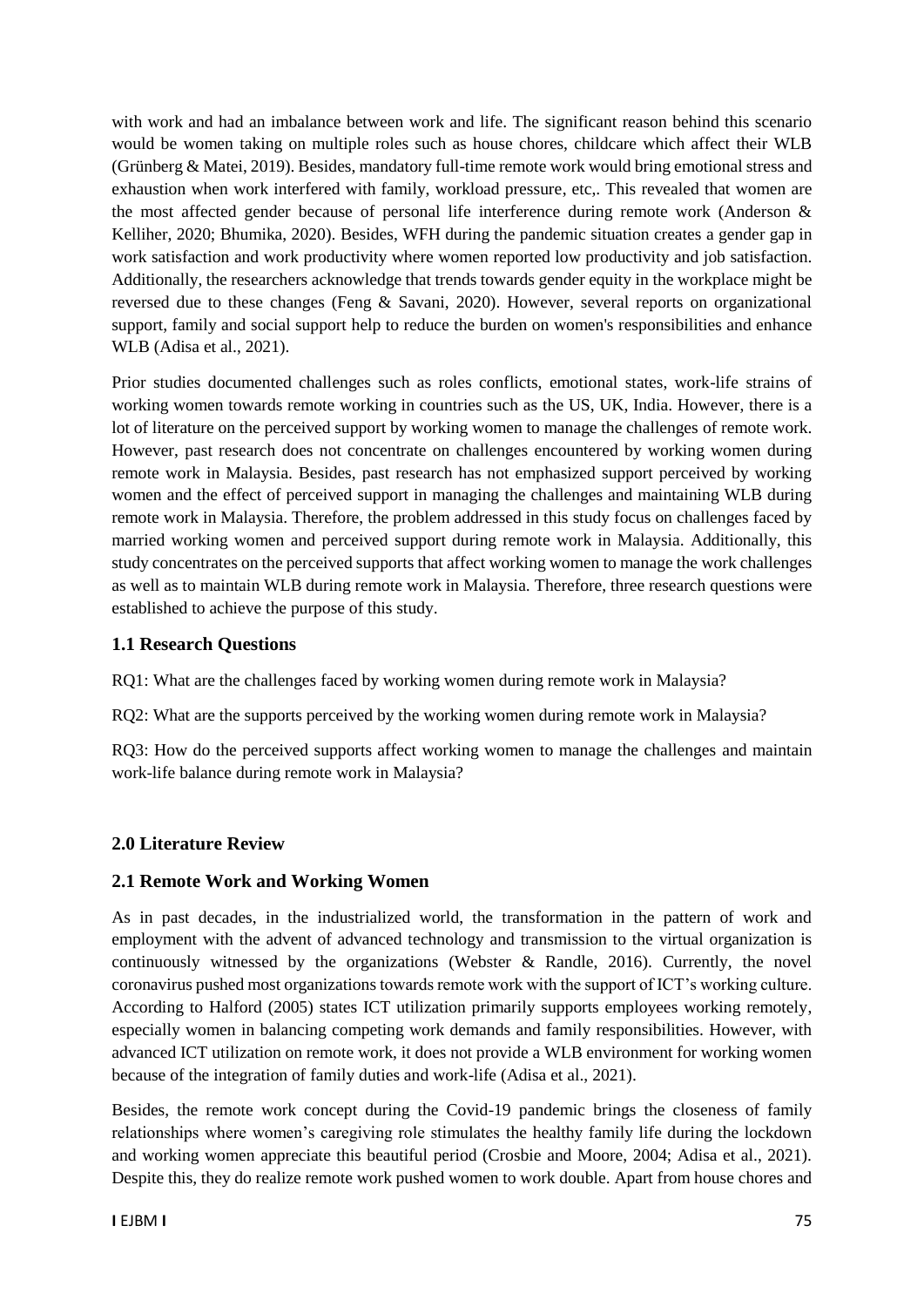childcare, women personally end up with no rest and no personal space during WFH (Crosbie and Moore, 2004). Therefore, working women being mothers and wives, their role as caregivers prioritizes lesser regarding their health and well-being. Besides, current remote work expands long working hours (Min, 2020), where women encounter challenges to balance work and house responsibilities.

Besides, every individual employee seeks job satisfaction when they perform a job and expect to maintain productivity. Job satisfaction is a relative aspect of an individual's overall feeling about a job and where the job is performed; additionally, researchers mentioned that four factors such as physical, psychological, financial, and technological could influence job satisfaction (Ramchandran and Hemapriya, 2019; Bhattarai, 2020). In India, the current crisis increases the workload in terms of job and household duties leading to work pressure. In addition, two factors such as marital status and the dynamic nature of family impact the female employees' job satisfaction during WFH (Shaikh et al., 2021). Besides, researchers found in the US, women's work productivity and job satisfaction decrease dramatically than men during WFH (Feng & Savani, 2020). Therefore, the sustainability of job satisfaction and work productivity during remote work is based on physical and mental support that working women perceived from organizations and families would drive women to focus on their work.

# **2.2 Challenges Faced by Working Women Towards Remote Work**

# **2.2.1 Increase in Role Conflicts**

According to Bem (1994), Gutek et al. (1991) state that primarily women hold most of the households and childcare. This is reliable with gender role theory which speculates that society classifies the family role as primary to women. Crosbie and Moore (2004) highlight there is a lack of differentiation between paid work and house chores because of the cultural difference and ethnic groups. As evidence from empirical research in India, during the lockdown, women have double work due to gender-specific roles and they struggle to balance between their professional and personal lives (Bhumika, 2020).

Besides, another empirical research stated that British working women became "assistant teachers" for their children during the pandemic. During the lockdown, the rise in family duties and work resulted in the proliferation of role conflicts (Adisa et al., 2021). Women involved in multiple roles concurrently in the same place face depletion of their time and energy which are stressors for role conflicts. According to Del Boca et al. (2020), there has been increased participation of men in domestic chores, but there is also unbalanced distribution of work during the pandemic as the empirical research on Italian women affirms that extra work was borne by women during WFH.

As women act in different roles such as wife, mother and daughter-in-law, they feel that their roles are unacknowledged by people around them. This makes them feel undervalued and it is increasingly difficult to manage the domestic system and professional obligations at the same place and time (Venkataraman & Venkataraman, 2020). However, Adisa et al. (2021) affirm that there has been role enhancement whereby performing multitasking engendered a sense of satisfaction for the women when concerning positive relationships and closeness with family members and positive outcomes by reigniting family values. Hence, even though there has been increased role demand with expectations and the absence of good working conditions, women require positive support to enhance their WLB and to manage these challenges during remote work.

# **2.2.2 Working Women Towards Emotional Exhaustion**

According to Bhumika (2020), during remote work especially during the pandemic, there was emotional exhaustion experienced by the working women because of juggling between family responsibilities and work obligations. One of the factors is women are portrayed as a multitasker, which proved in a survey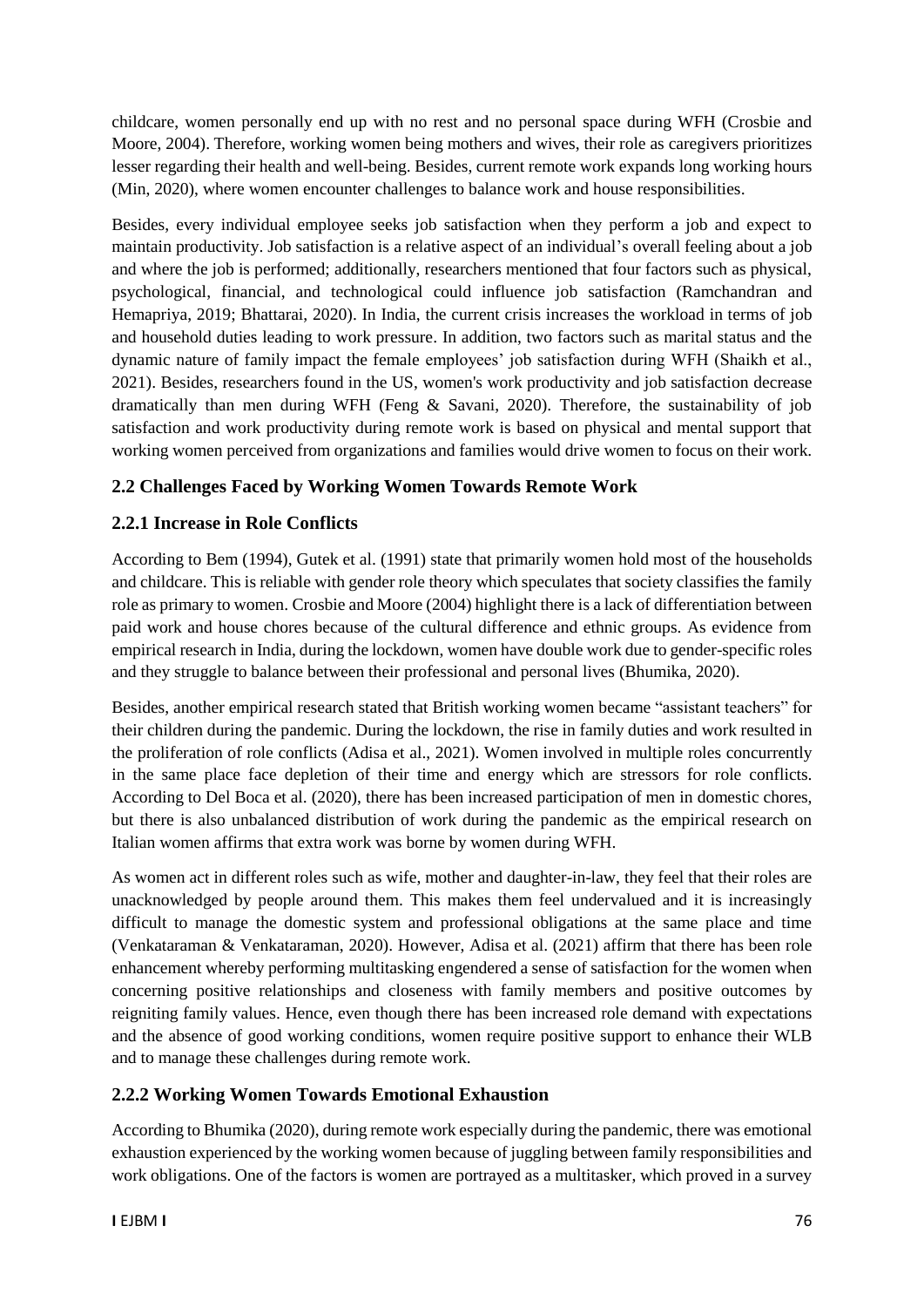that most of the participants believed women are better than men at multitasking (Szameitat et al., 2015). However, Buser and Peter (2012) argued that women struggle when forced to multitask and do not prefer to do that when there has an option to perform multitask. Nevertheless, working women carry out multitasking during the pandemic or WFH to sustain their work and personal life regardless of the intensity of family and work demands (Adisa et al., 2021).

Working women apply multitasking skills which facilitate them to maintain their personal and professional life, but the interference of personal life with work is double-bind for working women during remote work, especially during this pandemic which leads to emotional exhaustion (Bhumika, 2020; Venkataraman & Venkataraman, 2020). Besides, infrequent salaries or lacking benefits during pandemic increased the financial insecurity of working women drives emotional exhaustion such as pressure, stress, etc (Venkataraman & Venkataraman, 2020; "Understanding the pandemic's impact on working women," 2020). Emotional exhaustion or emotional disturbance can be influenced by worklife conflicts (Liu et al., 2014) where women face such emotional challenges to sustain their work productivity and family obligations during remote work, particularly in the lockdown phase.

# **2.3 Required Support by Women**

According to Jamal et al. (2021), exhaustion and stress are influenced by workload pressure, task interdependence, professional isolation, and family interference. The authors affirm that the presence of autonomy, flexible schedule and efficient technology enhance the employee's WLB, job performance and job satisfaction, as well improved well-being. Besides, Deloitte company suggests employers should provide flexible work schedules, leading with empathy and trust, mentorship, rewards, and promotion to ensure work productivity and WLB to working women during remote work ("Understanding the pandemic's impact on working women," 2020). Besides, employers should concern with employee emotions and psychological safety which is influenced by social comparison of emotional resources. A supportive supervisor with participative leadership aids to reduce the emotional exhaustion experienced by an employee and this leadership skill can contribute to the psychological well-being of an employee during the WFH (Bhumika, 2020). Employers should treat and provide emotional support and autonomy through flexible work arrangements, appreciation, trust and empathy which drive towards high psychological safety for employees including working women.

Besides, several researchers mentioned that social support through family leads to reduce emotional stress (Gambin et al., 2021). Bhumika (2020) acknowledges that specific gender roles in specific cultures or societies drive women to wrestle between profession and life. Family members could contribute to sharing the burden of women with family related tasks and responsibilities. Such support would be greatly helpful and create a positive impact on working women in remote work. Besides, some men willingly participate in childcare, however, they are not so interested in doing house chores (Del Boca et al., 2020). Moreover, in some societies, the working women felt that their efforts and sacrifice during the pandemic in terms of carrying out family responsibilities is unappreciated by family members (Venkataraman & Venkataraman, 2020). Therefore, working women need support and appreciation from their family members to enhance their family relationships while simultaneously growing well in their careers.

# **2.4 Maintaining Work-Life Balance (WLB)**

Essentially, the coexistence of work, family and individual needs is known as Work-Life Balance (WLB). Grady and McCarthy (2008) studied how working mothers maintain their WLB in their hectic schedules by constantly struggling with their motherhood. The researchers believe that WLB can achieve through planning and coordinating personal life along with the reliance on the support system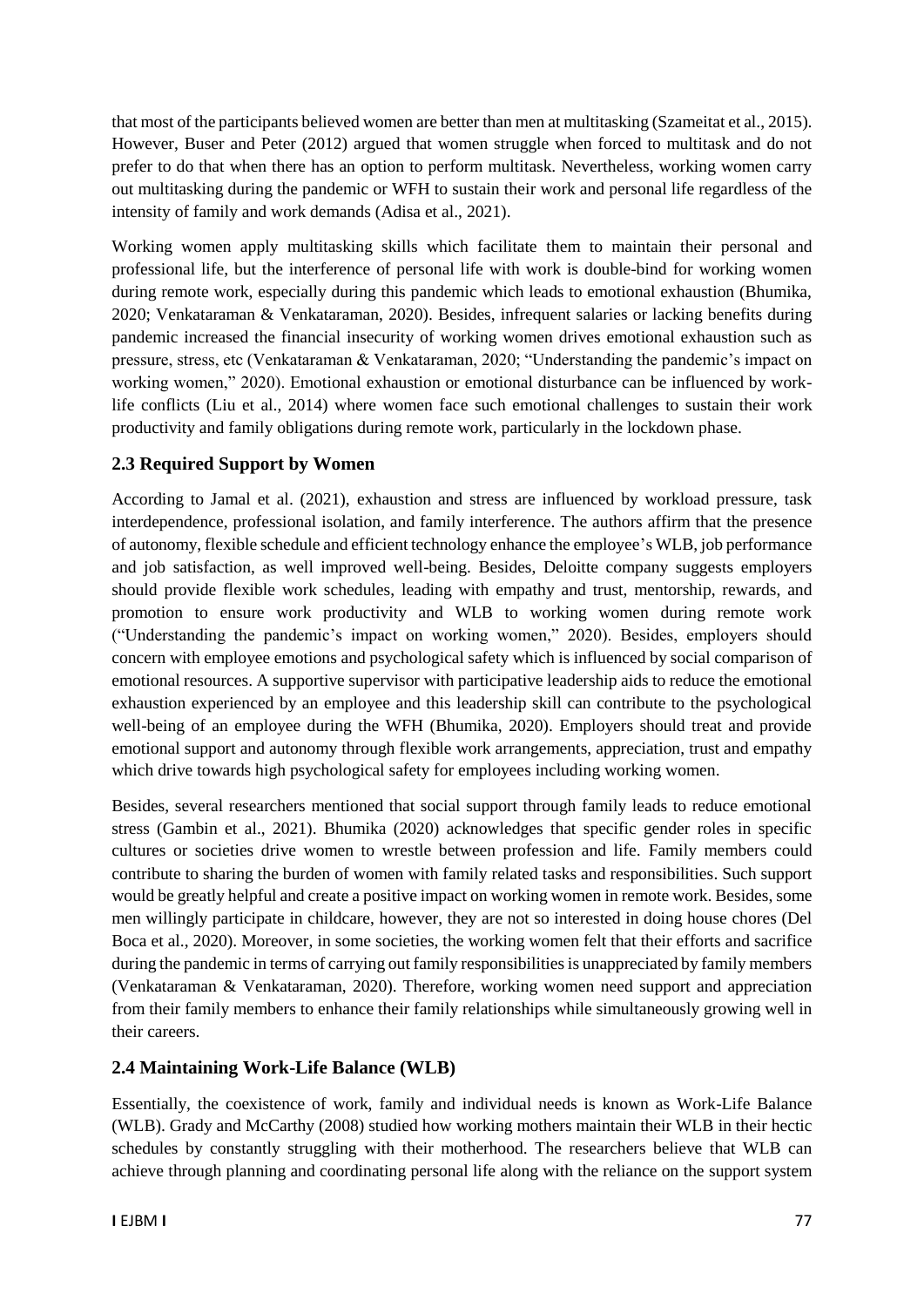in the workplace. As married working women need both social (family) and organisational support to balance their work-life and family-life as when they work remotely. According to Schueller-Weidekamm and Kautzky-Willer (2012), married working women need mentoring programs, coaching and support from their partner or other well-wishers as this would help working women to improve their skills, well-being and can establish WLB. The working women need balanced support from both organizations and families to improve their career development.

Adisa et al. (2021) stated that reduction of work-family conflicts leads to better WLB. Mostly, working mothers have been trying and seeking to reduce the clash between work and family demands. However, the WFH concept leads to severe role conflicts and tension between roles for working women. To maintain individual WLB allocation, the interaction of different resources such as time, decision making, emotional resources, social resources are important for working women to maintain the WLB during remote work (Schueller-Weidekamm & Kautzky-Willer, 2012). Generally, availability of support, family demands, career expectation differ for every working woman (mothers) (Chalosfky, 2003). Therefore, the general identification of what satisfies working women regarding work-life and family life would lead to establishing WLB during remote working.

# **2.5 Underpinning Theories**

### **2.5.1 Role Theory**

Turner (2001) stated the role theory addresses the construction of social behaviours on individual and collective levels. Moreover, the role theory provides an understanding of the relationship among macro, micro and intermediate levels in a society. Role differentiation is defined as the tendency of actions and sentiments to be differentiated into roles by sorting and separating different actions and sentiments and blending them into different roles (Turner, 2001). Therefore, this theory can relate where commonly women's role is blended with doing house chores, childcare, looking up family needs whereas men need to seek money for family needs.

Both women and men perform multiple roles that bring both positive and negative outcomes, and the role theory suggests that both men and women handle both natural and unnatural roles (Barnett et al., 1992). For instance, women's natural role is being mothers, wives and the unnatural role is associated with being an employee, whereas men's natural role is being breadwinners or employees and their unnatural role is connected with the responsibilities as father and husband (Barnett et al., 1992). Moreover, inter-role conflicts raised as women are associated with paid employment and managing their natural roles which lead to work-family conflicts (Kanter, 1993). As women engage in multiple roles, they find it difficult to assign resources to each role to achieve optimal satisfaction for all involved (Thornthwaite, 2004). The issue of long working hours for women and their linkage to negative outcomes such as diminishing energy, strain, contradictory behaviours coupled with their performance in the family role is the elementary fundamental to work-family conflicts (Barnett et al., 1992).

Hence, this theory provides an understanding of women's natural role as caregivers and caretakers of the family, the multiple roles held by working women, the challenges they encounter to sustain WLB and how to reduce work-family conflicts during remote work. Therefore, this theory provides support to the statements regarding women's roles in society, along with the reflection of challenges faced by working women during remote work.

### **2.5.2 Organizational Support Theory**

Organizational Support Theory (OST) addresses the employee's perception of their organization where employees trust that their organization values, their contributions and caring for their well-being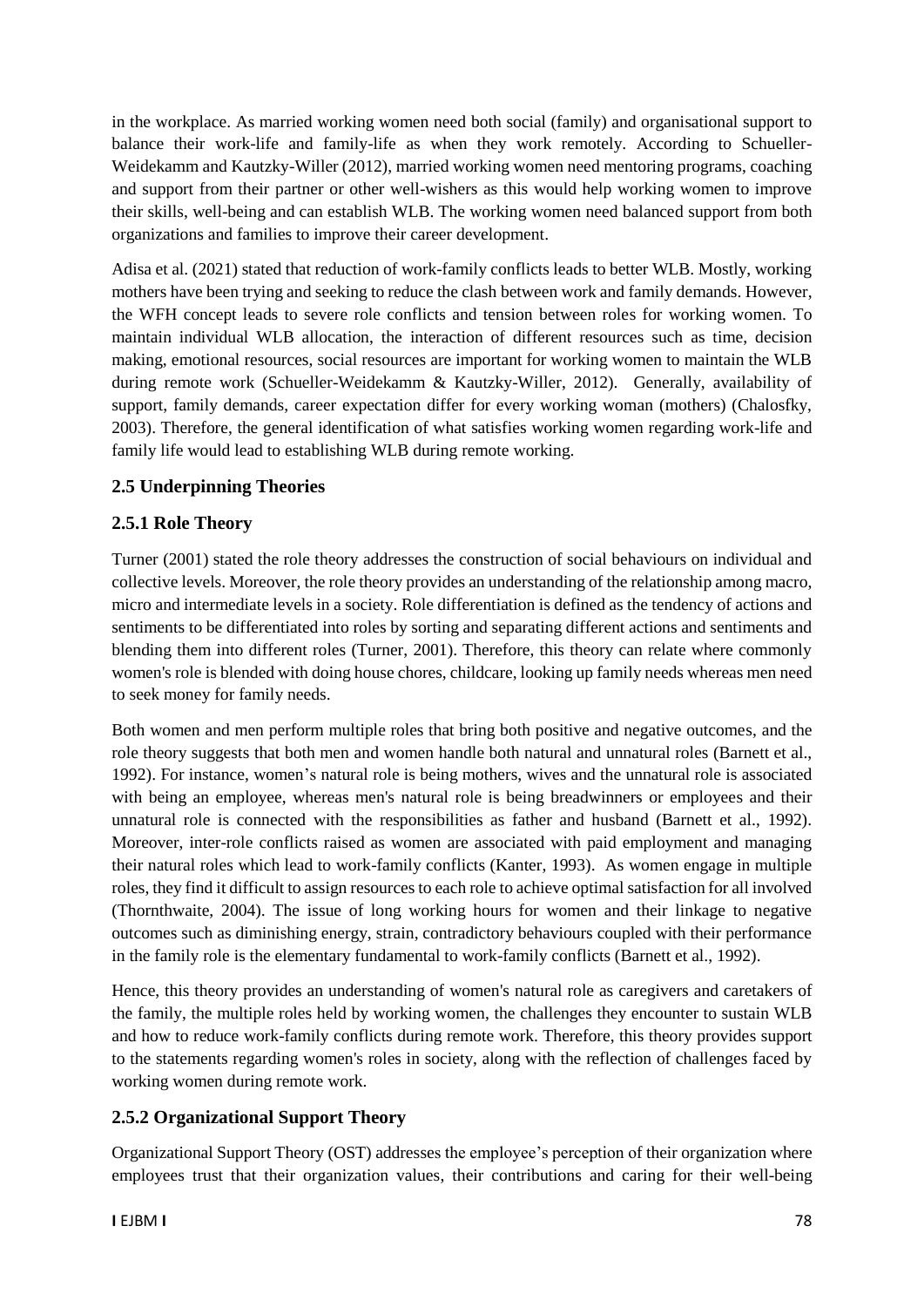(Eisenberger et al., 1986). As the organization expects the commitment of the employees, the same applies to employees who expect commitment and concern towards them. Additionally, to enhance the OST, researchers improve with four theoretical themes such as concerns on employee well-being, nontraditional workers, international and cross-cultural issues, and developments tied to the use of multilevel modelling (Baran et al., 2011). The consideration of employees' well-being by the organization aids employees to escape from emotional exhaustion. Apart from formal policies, the organizational support for family appears even enhance the employee's attitudes (Demirtaş et al., 2017). Hence, this theory would help further reflect on how support from the organization, supervisor, the manager is perceived by working women during remote work and how the perceived supports affect working women to manage the challenges and achieve WLB.

### **3.0 Research Methodology**

According to Sekaran and Bougie (2016), the research design is outlined to collect, measure and analyse the data to answer the question raised in the research. There are two types of business research such as applied and basic research. This study adapts basic research because it supports generating and expanding knowledge and understanding regarding the researcher's interested phenomena (Sekaran & Bougie, 2016). This study adopts the **"**research onion**"** as a supporting methodological method for the further process, techniques and approaches. For this study, the researcher adopts the philosophy of interpretivism as a foundation of the research and an inductive approach was utilised in developing the research questions. Moreover, the nature of this research is based on an exploratory study that provides the evaluation of this qualitative study. Furthermore, for this qualitative study, the non-probability sampling method was used to collect the data from nine participants to establish the purpose of this study. This study is cross-sectional research that was conducted to collect primary data through semistructured interviews and transcribing, coding and thematic analysis was utilised for data processing and analysis.

### **4.0 Research and Findings**

There are a total of 9 participants that participated in this study and the participants were all married working women or working mothers who have full-time positions in private and public sectors and also currently working remotely in Klang Valley. The data collected from the participants will aid to understand the complexities and support in working women/mothers' life.

Moreover, the themes were discovered as part of the challenges faced by working women/mothers and perceived support that could help married working women to manage the challenges as well as to maintain WLB during remote work. This is what created the basis of the data analysis performed in this research. Besides, three research questions were established to gather data from the respective participants which established 14 themes in total. These 14 themes are categorized according to the research questions where 6 themes were categorized under research question 1, 4 themes emerged in research question 2 and lastly, 4 themes were demonstrated to answer research question 3.

# **4.1 Themes formed under Research Question 1**

### *What are the challenges faced by working women during remote work in Malaysia?*

### **Emotional and Physical Exhaustion**

This study found that work-family interference, never-ending routines, anxious feeling about their own and family health are factors that cause emotional and physical exhaustion in working women during remote work. These findings were similar to findings by Bhumika (2020) and Venkataraman and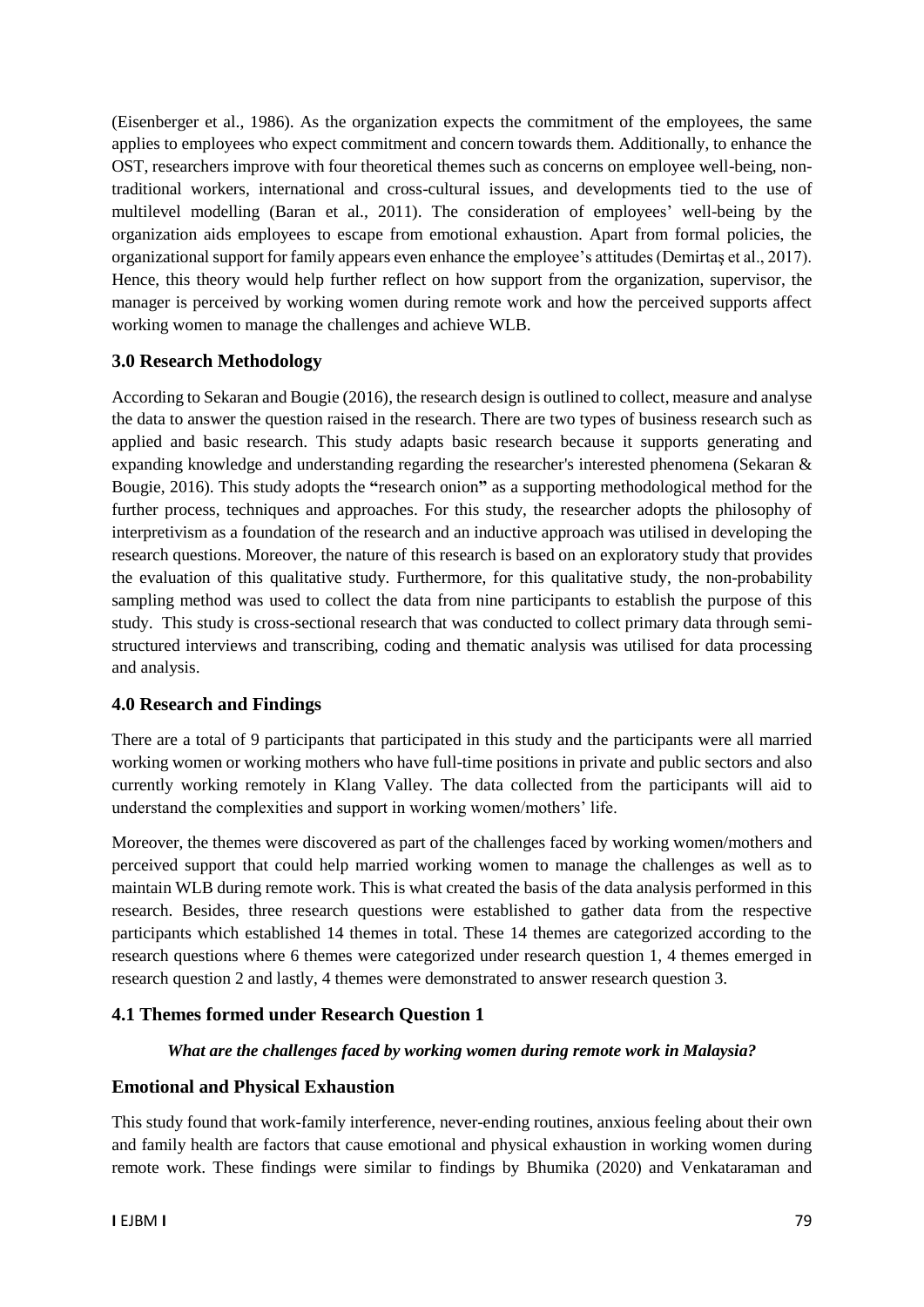Venkataraman (2020) which stated that the interference of both attributes in the same place are stressors that affect emotional health. However, the literatures have yet to indicate the anxious feeling of working mothers in term of their own and family members' physical health which creates an emotional disturbance for working mother during this pandemic. Thus, this study found working mothers felt exhaustion, frustration, stress, emotionally disturbed when they carry both huge responsibilities and roles simultaneously while they WFH.

### **Work-life balance**

Another prominent theme discussed by the participants was work-life balance. This study understands that working women's work-life balance has been impacted in terms of juggling between dual roles, multitasking, family members depending on the women. These attributes impact working women WLB during remote work. Though the participants varied by job role, sectors and demographics, the role of a wife and mother cannot be replaced by any concepts or situations which was demonstrated in the role theory. Adisa et al. (2021) clarified that working women during the lockdown phase encountered a proliferation of role conflicts due to handling both professional and personal lives together and stated that multitasking provides positive outcomes. However, the findings of this study show that, even though multitasking provides positive outcomes, the reality is the integration of work duties and domestic responsibilities handled by working mothers is a major challenge. Besides, this study found that working mothers are faced with both family and work duties during the remote work phase. This results in no personal space or personal development being achieved by them as they are unable to spend their own time, especially during the pandemic and WFH environment, which was similar to the finding of Crosbie and Moore (2004).

### **Isolation**

Isolation is one of the themes that emerged under research question 1. Working women highlighted that lack of communication and social relation leads to isolation. Therefore, they prefer more face-to-face communication instead of virtual communication. The finding of this research established that working women perceived that social well-being was affected and the interest in sharing lived experiences with known people was lacking while WFH. Jamal et al. (2021) addressed that professional isolation causes mental stress and exhaustion, but the literature is yet to signify the working women's emotional state in terms of isolation and loneliness as a challenge that is influenced by lack of social interaction during remote work. Therefore, this study revealed that isolation due to lack of social relations is a challenge encountered by working women during remote work in Malaysia which can affect their mental health and job performance.

### **Distraction and Interruption During Work**

This study found that working women faced challenges such as distraction and interruption during remote work, especially working mothers with small kids since the kids depend on the mother. Besides, other background noises that arise at home such as other family members' meetings, children's online classes, and even neighbourhood noise are factors that cause distraction and interruption while WFH. These kinds of factors affect working women's concentration on the job and this is a challenge. The finding of this research is fairly related to the study of Ramchandran and Hemapriya (2019); Bhattarai (2020), who highlighted that job satisfaction can be influenced by the four factors such as physical, psychological, financial, and technological factors. This research has proven that physical & psychological elements such as distractions and interruption by their children or by other social actors can affect working mothers' concentration during remote work it might affect their job performance.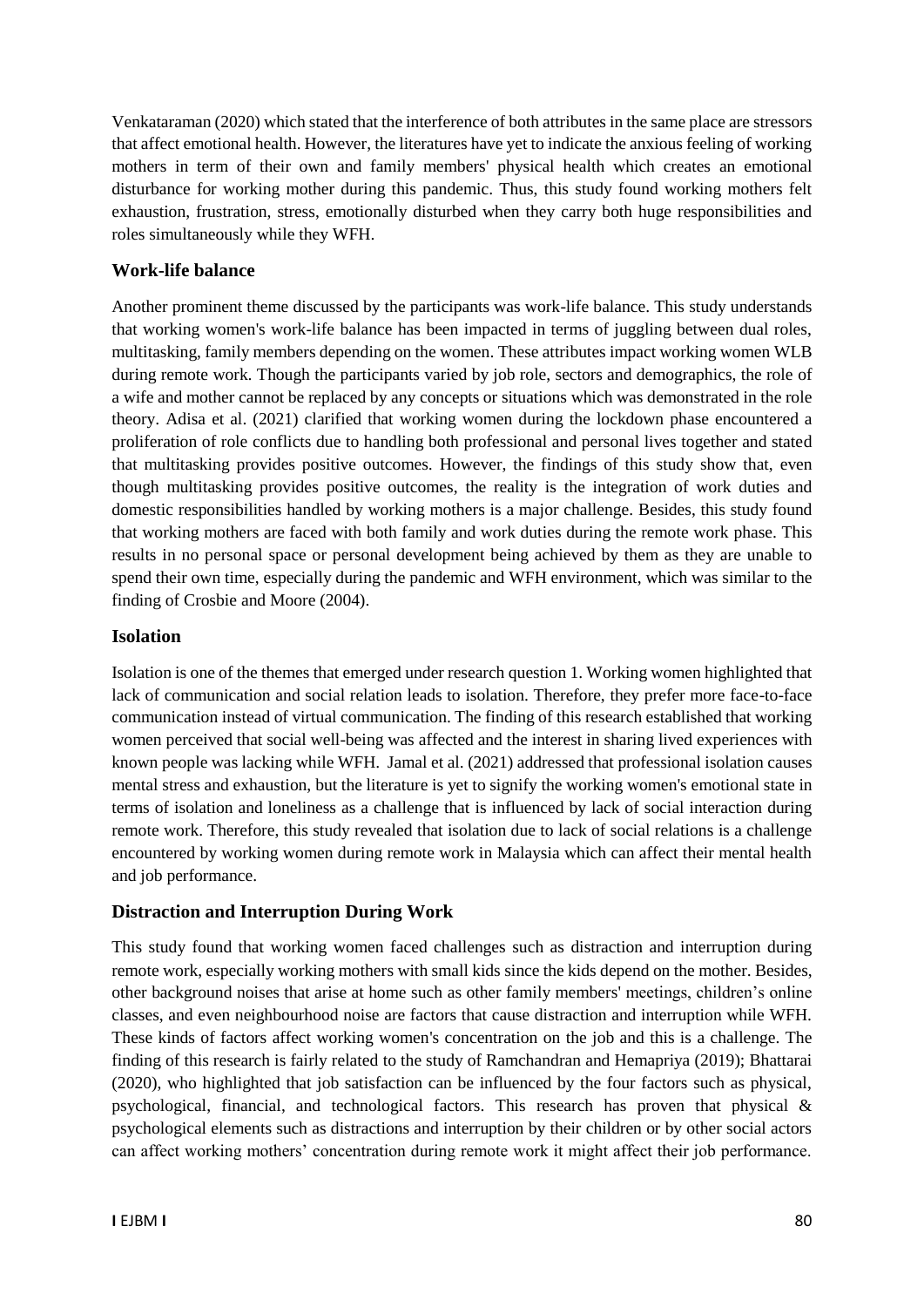Besides, this study also found that environmental factors such as noisy environment can affect employees' concentration on work including working women.

### **High Expectations and Workloads**

This study revealed that long working hours, high expectations and workloads from both domestic and job duties create mental pressure, exhaustion, and this leads to a rise in role conflicts for working women. These findings were coherent with the study by Shaikh et al. (2021) who clarified that rise in work demands and duties leads to mental pressure that can affect the job satisfaction of an employee. In addition, Barnett et al. (1992) exhibit the issue of long working hours for women and the linkage to negative outcomes such as diminishing energy are one of the fundamental elements of work-family conflicts. This study found this kind of situation made the working women bear the challenges, even though they found it create a bad impact on their physical and mental health.

### **Poor Technology Facility and Knowledge**

This theme focused on poor knowledge of digital transformation during remote work as a minor challenge that is faced by specific generations. Participants who belong to Generation X have difficulty handling the digital transformation during WFH. This study found that lack of facilities will cause a negative impact on work productivity. Working women mentioned that the absence of these flaws would help enhance work productivity and performance during remote work. Halford (2005) evaluated ICT utilization and the support facilities provided to working women to balance competing work demands and family responsibilities during remote work. However, the literature has yet to indicate the lack of knowledge of working women especially women under Generation X about the digital transformation. The lack of facilities may affect the work productivity and performance of the working women during remote work. Thus, this study highlights these poor technology facilities and knowledge as a challenge faced by working women during remote work.

# **4.2 Themes under Research Question 2**

### *What are the supports perceived by the working women during remote work in Malaysia?*

### **Family and Social Support**

This study pulls out that working women perceived physical and emotional support from family members, especially from their spouses and mentioned that social support is equally significant to working women's life during remote work. Participants agreed that physical support such as sharing domestic responsibilities, childcare by their family members and getting emotional support from them encourages them personally during remote work. Del Boca et al. (2020) clarified that men are more interested to participate in childcare activities than house chores. Nevertheless, from this study, most of the participants agreed that the other family members including their spouses, understand the working women's situation and equally shared their burden during the remote work phase. However, the outcome of this study contradicts the study of Venkataraman and Venkataraman (2020) which stated that during the pandemic, working women's sacrifice and efforts was unappreciated by family members. Therefore, this study revealed support statements of participants who acknowledged that they perceived positive emotional support from their family members during remote work. Through this study, working women stated that social support is important as well to balance their work and life responsibilities such as nursery support to take care of their kids.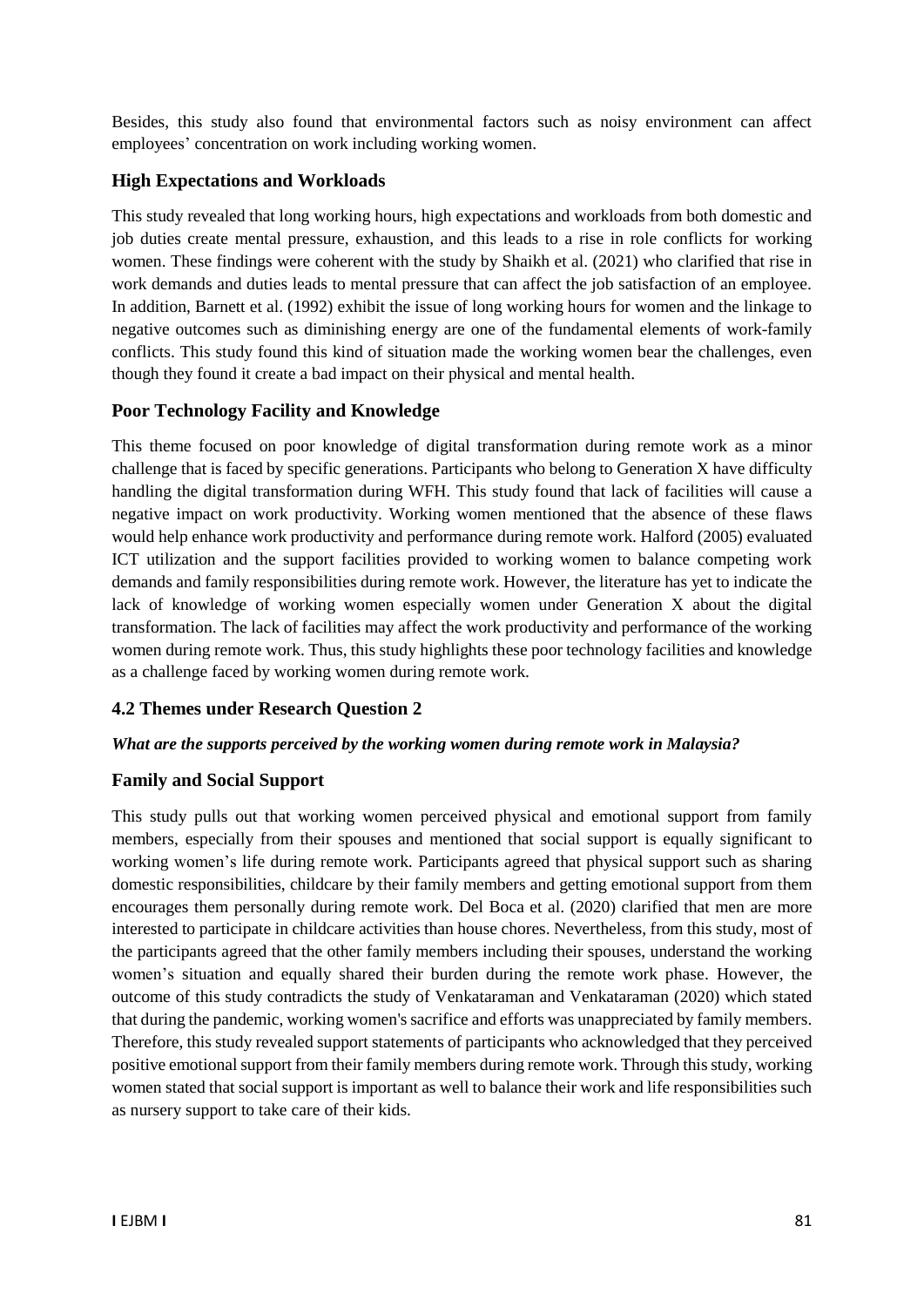# **Organization Support**

This study found that organisational understanding, empathy, emotional support and flexible working hours is significantly important for working women to manage their career and family life together during remote work. In addition, this research revealed some organizations encourage good teamwork and communication through virtual platforms which are required to sustain employees including working women's job performance while WFH. These findings were found consistent with Ghasemi (2021) under the WLB literature. Deloitte company advised other organizations to provide flexibility, empathy and trust, mentorship, etc components to ensure work productivity and to provide WLB for working women during remote work ("Understanding the pandemic's impact on working women," 2020). This study found that support of employees including working women's well-being by the management enhances job satisfaction and WLB during remote work.

# **Self-Support**

One of the significant themes that emerged and were discussed by participants in this study is selfsupport. The independence of working women was one of the new aspects found in this study. Selfmotivation, self-caring and self-management are categorized under self-support. Balancing both family and career during remote work was a great challenge, but participants illustrated that self-motivation and self-caring are important keys to handling the challenges. This study found that self-support in terms of self-motivation, self-management, self-caring are vital attributes to handling dual role responsibilities during remote work. This finding was similar to the study by Ghasemi (2021) who stated that self-relaxation is one of the strategies to achieve WLB. However, this study added further that self-motivation and self-management are also important keys to handling both responsibilities and tasks together while working remotely.

# **Lack of Organization Support**

This study found that working women sacrifice their time and energy on untimed work because of the misconception of remote working by their organization. This study found that few participants perceived a lack of trust and flexibility in their organization. Therefore, to ensure employees satisfaction participants recommended that the organization, superiors and peers should provide trust, empathy and flexibility for employees, especially for working women because working women have multiple roles and responsibilities that need to handle simultaneously during the remote working phase. The result from this study is highly related to the study of Lee (2021) who clarified that the supervision with downward social comparison, presents emotions such as empathy and trust for the employees and the contradict comparison presents emotions such as unfairness, stress, anxiety for the employees. The upwards social comparison emotions trigger and affect the working women's psychological safety while WFH. Besides, as mentioned under the OST theory, this study revealed that working women are able to perceive whether their organization is concerned with their well-being and WLB (Eisenberger et al., 1986). Thus, this study found that few working women realize there has lacking support from their management, although some of these participants state that their organization provides webinars and motivational talks. However, basic support such as trust, empathy and flexibility are required attributes to sustain the psychological safety of working women during remote work.

# **4.3 Themes under Research Question 3**

*How do the perceived supports affect working women to manage the challenges and maintain worklife balance during remote work in Malaysia?*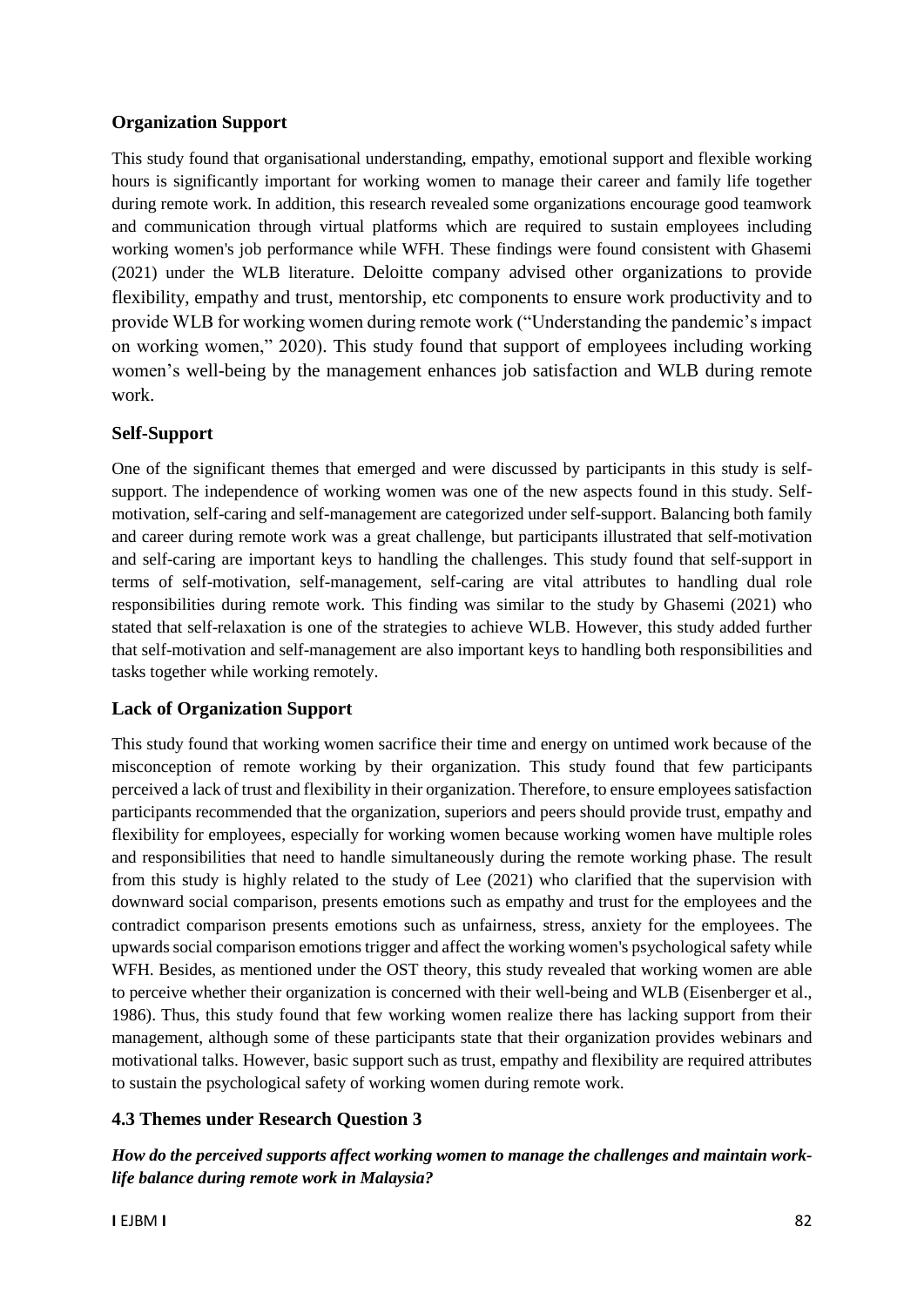### **Time Management**

This study found that three perceived supports are vastly and equally valuable because if there has one lacking at least the other two supports would be there for working women which enhances their time allocation and create a positive effect to handle both dual role responsibilities under the same roof. Selfmanagement, family support and understanding and organisation support in terms of providing flexibility, understanding and ICT support enhance the working women's time management to handle their roles and responsibilities effectively and ability to manage their time during remote work. This study was coherent with the study of Jamal et al. (2021) who affirms that the presence of autonomy, flexible working schedule and ICT support enhance employee WLB, job satisfaction and well-being. However, the literature has yet to indicate the additional support such as family support, and self-time allocation and flexible working hours are essential components to manage work and life together. In addition, this theme establishes that with the help of the perceived support it reduces the role and workfamily conflicts that could arise as a challenge among working women during remote work.

### **Focused on both Personal and Work Responsibilities**

This study revealed family support affected the working women in a positive way which help them to concentrate on their career development and job duties during remote work. Besides, the involvement and sharing of household responsibilities by other family members reduce the burden of working women during remote work. Moreover, the organization's support enhances the working women's role to concentrate on their personal and family priorities and obligations. Thus, the study exposed that both supports are equally needed by working women to create a beneficial impact to balance work-life during remote work. These findings are consistent with the literature that establish the work-life balance. Grady and McCarthy (2008) stated that coordination and planning of personal life with the support of an organization drives to achieve a WLB. Similarly, this study demonstrates the attributes of support from the organization such as flexible working hours, supportive and understanding management are valuable and beneficial for working women to engage and concentrate on their obligation during the remote work phase. Therefore, the perceived supports are vital for working women to balance their personal and work life during remote work.

# **Lessen Emotional and Physical Burden**

This theme discussed and focused on the participants who perceived self, family, social and organisational support. This study claimed that perceived supports from these parties create a great impact on their physical and mental health. Working women understand self-caring would enhance their physical and mental health by reducing physical and mental stress. This study found the emotional support perceived by their family and sharing their present feelings with them facilitate recovery from emotional setbacks. Also, sharing the household activities with the family members helps working women with physical burdens during remote work. These highlights that both emotional and physical support from the family enhance the working women's physical and mental health while working from home. In addition, a reduction in the level of emotional and physical strains provides confidence to working women to manage both dual role-responsibilities under the same roof. Moreover, the organisation supports in terms of providing facilities, flexibilities, well-being related programmes and other emotional support and the management's with employee well-being that creates a good impact on employee satisfaction and encourages working women to sustain good mental and physical health.

These findings are consistent with the study by Grady and McCarthy (2008) and Schueller-Weidekamm and Kautzky-Willer (2012). The researchers studied and clarified that support systems, coaching, mentoring and emotional support are required elements for working women to establish good well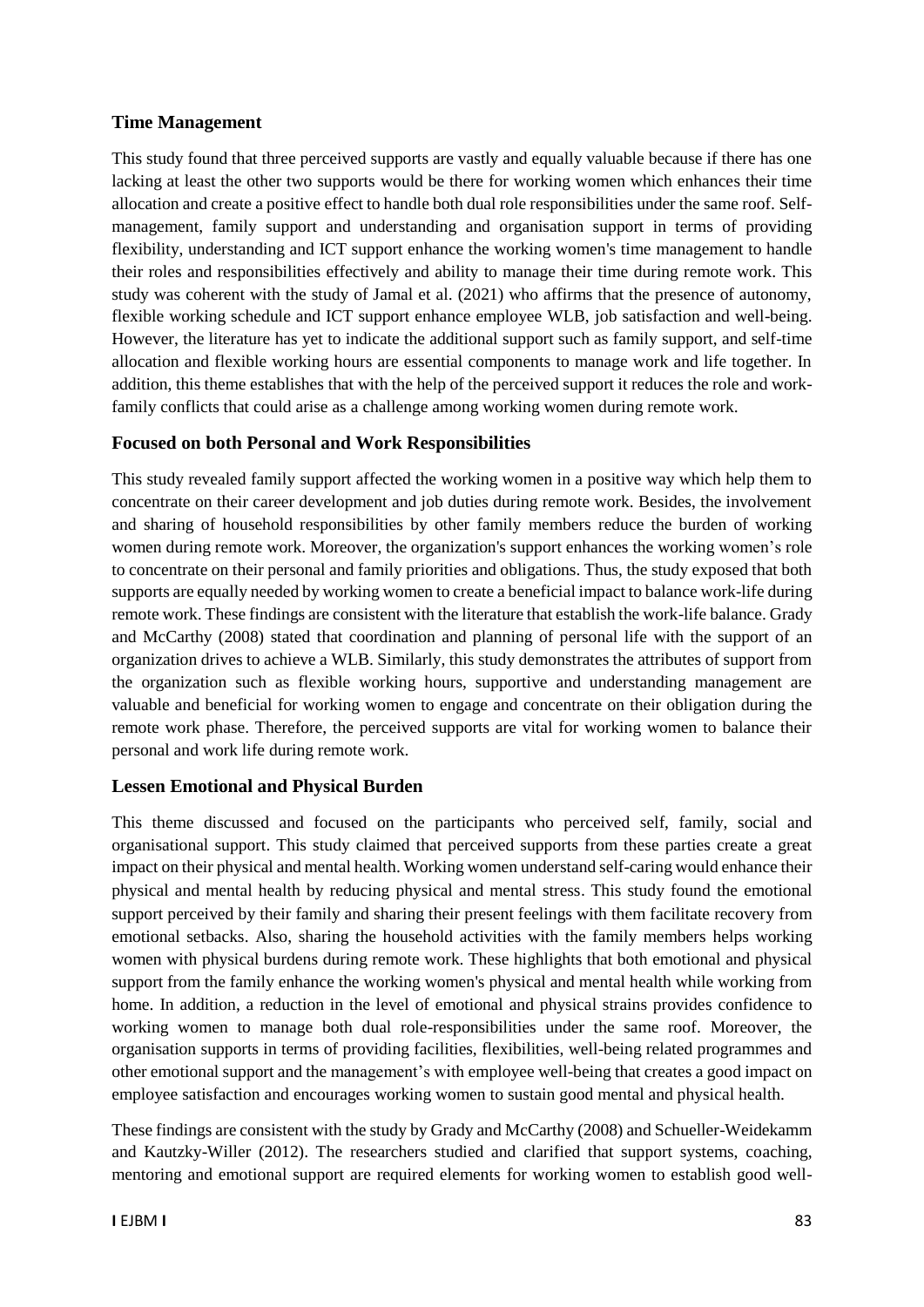being and WLB. However, this study added that apart from emotional support, physical health is equally important to be concerned and working mothers' burden and domestic workloads need to be shared among family members. This study claimed that both physical and mental health can be enhanced with the help of self, family and organization support and with these supports and understanding can establish good well-being for working women.

# **Rise in Physical and Emotional Strain**

This study highlights that there has risen in physical and emotional strain when working women perceived a lack of support. This theme was one of the aspects explored in this study when participants revealed that lack of support from their management causes more workloads and emotional stress while performing remote work. Participants who perceived a lack of trust, empathy and understanding from their organization recommended that working women required such support from the organization to overcome emotional exhaustion during remote work. Bhumika (2020) illustrated that to reduce the emotional exhaustion experienced by an employee with supportive management practice participative leadership. Similarly, this study found that without supportive management, the working women experienced emotional exhaustion which greatly impact the working women's psychological wellbeing while WFH.

Moreover, this study additionally found that working women experienced tiredness when handling their children alone while WFH. Some participants expressed that when their spouses are working, they have to handle the child alone while managing their job duties and expressed as it is a nuclear family both husband and wife need to depend on each other. Therefore, this kind of situation makes working women handle both roles which cause physical tiredness. Hence, this study found that organisational support and family support are much needed to support working women during remote work.

# **5.0 Conclusion and Recommendation**

In conclusion, organizations and other social actors must consider and hold a significant level of commitment to promote and support a comprehensive WLB for working women during remote work. Moreover, with reference to the result of this study, the government bodies and human resource departments should examine and enhance the organizational policies to ensure a WLB environment without any work-family conflicts for working women, especially during remote work. As the remote working environment is an option for the future workforce, the government should support and build effective guidelines, practices, and policies to create a beneficial WLB environment for working women. As this study was explored in a qualitative way, the results of this study presented a comprehensive flow of information and permitted the establishment of interviews with a sample size of participants. However, this research consists of several limitations that are important for the researchers to be aware of. As this study was conducted during the MCO period implemented by the Malaysian government due to the reason for the Covid-19 pandemic, the interview was conducted online. That made it relatively tough to understand the body language of the participants when compared with the physical interview. Therefore, in future studies, it is suggested to conduct a physical interview to overcome these barriers and limitations to understand more about the participants' non-verbal cues and behaviours. Besides, the thoughts and beliefs based on lived experience would be varied in terms of locations and this study was limited to participants within Klang Valley, Malaysia. Future studies could be quantitative research conducted with large sample data that involves participants in different locations, states, and industries in Malaysia. Moreover, as this study focussed on married working women with children, the challenges and the perceived support might vary from the perceptions and experiences of single mothers. Thus, future researchers can cater to single mothers from different industries, demographics, and job positions to discover their perspectives and lived experiences. This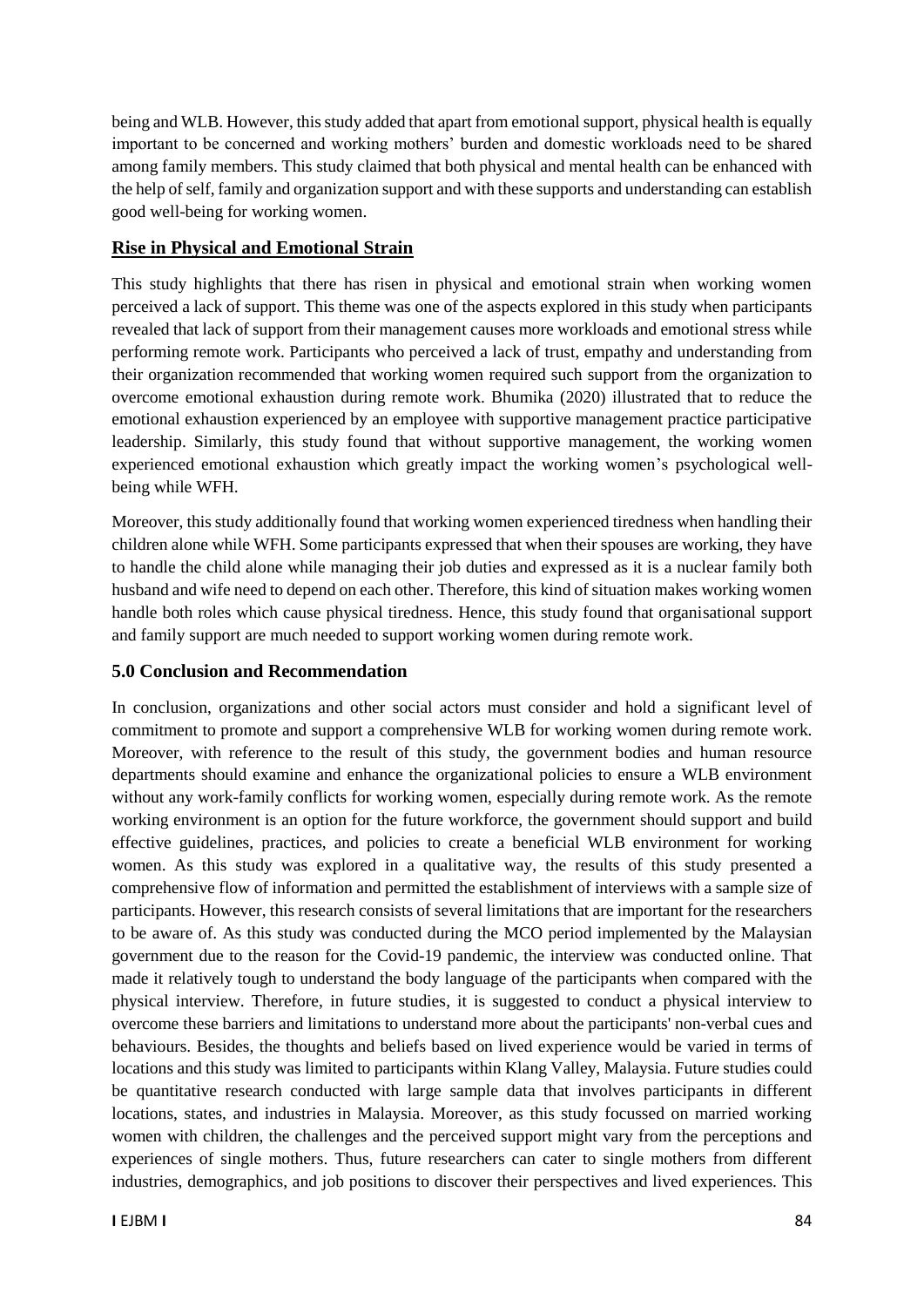would help produce comprehensive insight into the perception, challenges, perceived support and its impact on single mothers during remote work.

### **6.0 References**

Adisa, T. A., Aiyenitaju, O., & Adekoya, O. D. (2021). The work–family balance of British working women during the COVID-19 pandemic. Journal of Work-Applied Management. Emerald Insight. [https://doi.org/I 10.1108/JWAM-07-2020-0036](https://doi.org/I%2010.1108/JWAM-07-2020-0036)

Anderson, D., & Kelliher, C. (2020). Enforced remote working and the work-life interface during lockdown. Gender in Management: An International Journal. Emerald Insight. <https://doi.org/10.1108/gm-07-2020-0224>

Baran, B. E., Shanock, L. R., & Miller, L. R. (2011). Advancing Organizational Support Theory into the Twenty-First Century World of Work. Journal of Business and Psychology, 27(2), 123–147. https://doi.org/10.1007/s10869-011-9236-3

Bernama. (2020). Work-at-home challenges for women. Daily Express. <http://www.dailyexpress.com.my/news/150574/work-at-home-challenges-for-women/>

Bhattarai, M. (2020). Working from Home and Job Satisfaction During the Pandemic Times. Independent Publication, 1–17. https://doi.org/http://dx.doi.org/10.13140/RG.2.2.21515.11046

Bhumika. (2020). Challenges for work–life balance during COVID-19 induced nationwide lockdown: exploring gender difference in emotional exhaustion in the Indian setting. Gender in Management: An International Journal, 35(7/8), 705–718. Emerald Insight.<https://doi.org/10.1108/gm-06-2020-0163>

Bem, S. L. (1994). The Lenses of Gender: Transforming the Debate on Sexual Inequality. Yale University Press.

Buser, T., & Peter, N. (2012). Multitasking. Experimental Economics, 15(4), 641–655. <https://doi.org/10.1007/s10683-012-9318-8>

Catalyst. (2021). Women in the Workforce: Global (Quick Take). Catalyst: Workplace That Work for Women.<https://www.catalyst.org/research/women-in-the-workforce-global/>

Chalofsky, N. (2003). An emerging construct for meaningful work. Human Resource Development International, 6(1), 69–83. https://doi.org/10.1080/1367886022000016785

Coury, S., Huang, J., Kumar, A., Prince, S., Krivkovich, A., & Yee, L. (2020). Women in the Workplace. McKinsey & Company. [https://www.mckinsey.com/featured-insights/diversity-and](https://www.mckinsey.com/featured-insights/diversity-and-inclusion/women-in-the-workplace)[inclusion/women-in-the-workplace](https://www.mckinsey.com/featured-insights/diversity-and-inclusion/women-in-the-workplace)

Crosbie, T., & Moore, J. (2004). Work–life Balance and Working from Home. Social Policy and Society, 3(3), 223–233.<https://doi.org/10.1017/s1474746404001733>

Demirtaş, Ö., Arslan, A., & Karaca, M. (2017). Why perceived organizational and supervisory family support is important for organizations? Evidence from the field. Review of Managerial Science, 13(4), 841–869. https://doi.org/10.1007/s11846-017-0264-x

Del Boca, D., Oggero, N., Profeta, P., & Rossi, M. (2020). Women's and men's work, housework and childcare, before and during COVID-19. Review of Economics of the Household, 18, 1001–1017. https://doi.org/10.1007/s11150-020-09502-1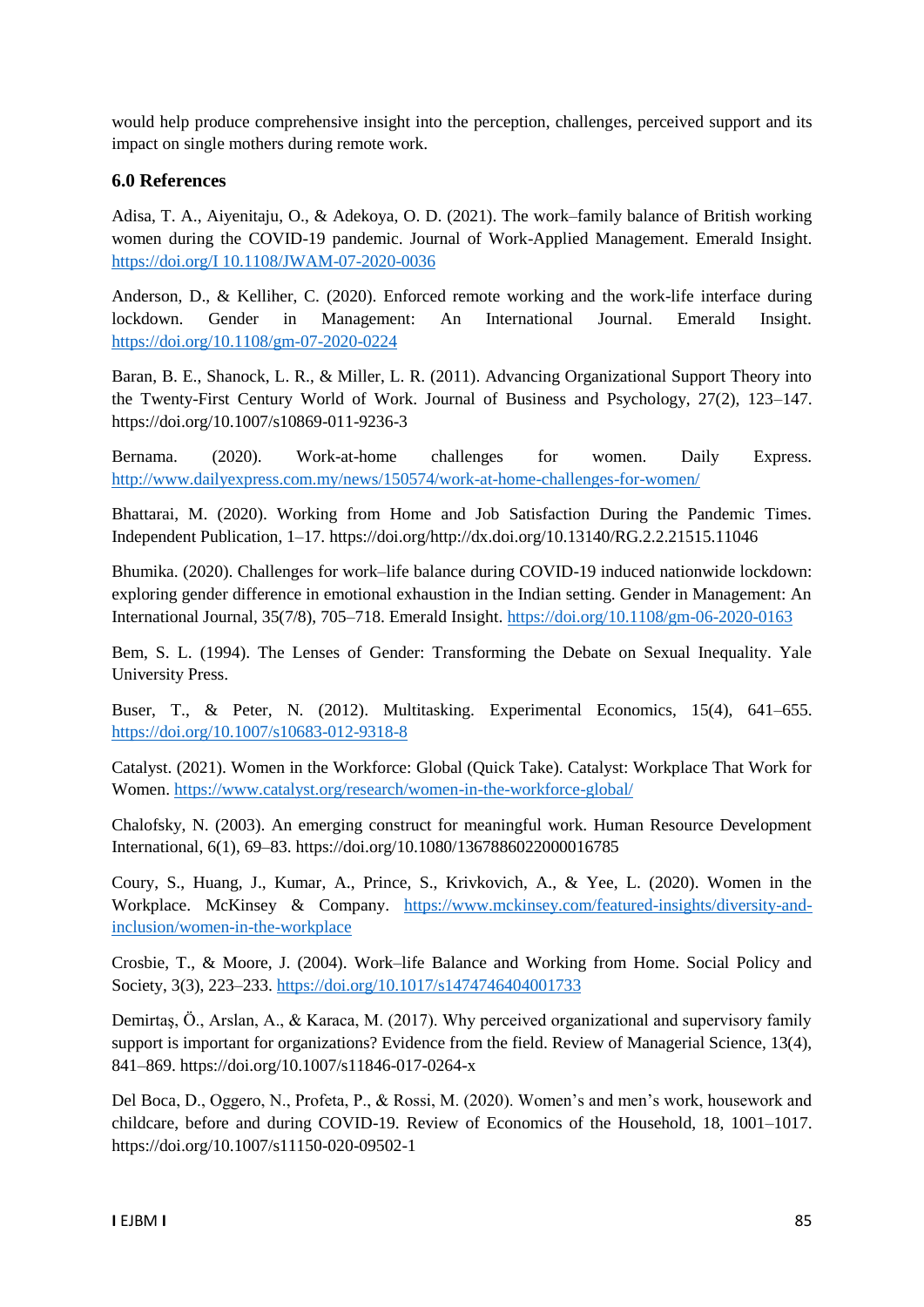Feng, Z., & Savani, K. (2020). Covid-19 created a gender gap in perceived work productivity and job satisfaction: implications for dual-career parents working from home. Gender in Management: An International Journal, 35(7/8), 719–736[. https://doi.org/10.1108/gm-07-2020-0202](https://doi.org/10.1108/gm-07-2020-0202)

Gambin, M., Sękowski, M., Woźniak-Prus, M., Wnuk, A., Oleksy, T., Cudo, A., Hansen, K., Huflejt-Łukasik, M., Kubicka, K., Łyś, A. E., Gorgol, J., Holas, P., Kmita, G., Łojek, E., & Maison, D. (2021). Generalized anxiety and depressive symptoms in various age groups during the COVID-19 lockdown in Poland. Specific predictors and differences in symptoms severity. Comprehensive Psychiatry, 105. https://doi.org/10.1016/j.comppsych.2020.152222

Goh, J. (2020). Working from home — the new normal. The Edge Markets. <https://www.theedgemarkets.com/article/working-home-%E2%80%94-new-normal>

Grünberg, L., & Matei, Ș. (2019). Why the paradigm of work–family conflict is no longer sustainable: Towards more empowering social imaginaries to understand women's identities. Gender, Work & Organization, 1–21.<https://doi.org/10.1111/gwao.12343>

Gutek, B. A., Searle, S., & Klepa, L. (1991). Rational versus gender role explanations for work-family conflict. Journal of Applied Psychology, 76(4), 560–568. https://doi.org/10.1037/0021-9010.76.4.560

Halford, S. (2005). Hybrid workspace: re-spatialisations of work, organization and management. New Technology, Work and Employment, 20(1), 19–33.<https://doi.org/10.1111/j.1468-005x.2005.00141.x>

Jamal, M. T., Anwar, I., Khan, N. A., & Saleem, I. (2021). Work during COVID-19: assessing the influence of job demands and resources on practical and psychological outcomes for employees. Asia-Pacific Journal of Business Administration, 13(3), 293–391. Emerald Insight. <https://doi.org/10.1108/apjba-05-2020-0149>

Lee, H. (2021). Changes in workplace practices during the COVID-19 pandemic: the roles of emotion, psychological safety and organization support. Journal of Organizational Effectiveness: People and Performance, 8(1), 97–128. Emerald Insight. https://doi.org/10.1108/joepp-06-2020-0104

Liu, Y., Wang, M., Chang, C.-H., Shi, J., Zhou, L., & Shao, R. (2014). Work–family conflict, emotional exhaustion, and displaced aggression toward others: The moderating roles of workplace interpersonal conflict and perceived managerial family support. Journal of Applied Psychology, 100(3), 793–808. https://doi.org/10.1037/a0038387

Lomas, N. (2020, August). Facebook extends coronavirus work from home policy until July 2021. TechCrunch. [https://techcrunch.com/2020/08/07/facebook-extends-coronavirus-work-from-home](https://techcrunch.com/2020/08/07/facebook-extends-coronavirus-work-from-home-policy-until-july-2021/)[policy-until-july-2021/](https://techcrunch.com/2020/08/07/facebook-extends-coronavirus-work-from-home-policy-until-july-2021/)

Lund, S., Madgavkar, A., Manyika, J., & Smit, S. (2020, November). What's next for remote work: An analysis of 2,000 tasks, 800 jobs, and nine countries | McKinsey. Mckinsey & Company. [https://www.mckinsey.com/featured-insights/future-of-work/whats-next-for-remote-work-an](https://www.mckinsey.com/featured-insights/future-of-work/whats-next-for-remote-work-an-analysis-of-2000-tasks-800-jobs-and-nine-countries)[analysis-of-2000-tasks-800-jobs-and-nine-countries](https://www.mckinsey.com/featured-insights/future-of-work/whats-next-for-remote-work-an-analysis-of-2000-tasks-800-jobs-and-nine-countries)

Min, C. H. (2020, September). Work in office, from home, or both? Hybrid work has potential and pitfalls, say experts. CNA. https://www.channelnewsasia.com/news/singapore/singapore-workingfrom-home-office-covid-19-13143976

Pitrelli, M. B. (2020, September). The list of countries where travelers can go live and work remotely is growing. CNBC. [https://www.cnbc.com/2020/09/18/countries-that-gives-visas-to-remote-workers](https://www.cnbc.com/2020/09/18/countries-that-gives-visas-to-remote-workers-during-covid-19-pandemic.html)[during-covid-19-pandemic.html](https://www.cnbc.com/2020/09/18/countries-that-gives-visas-to-remote-workers-during-covid-19-pandemic.html)